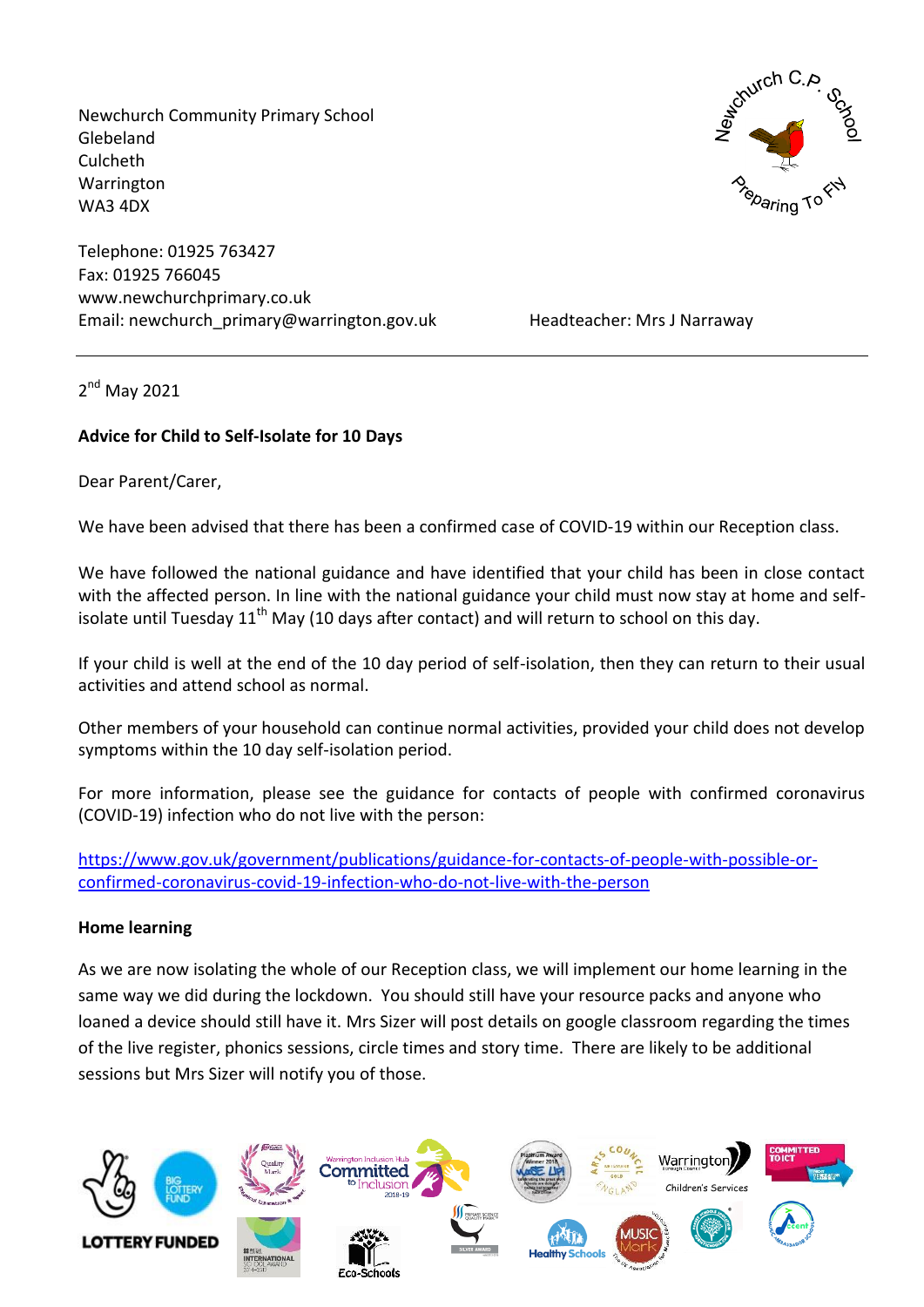# **Children eligible for benefits-related free school meals**

The kitchen have been notified that we are needing to isolate the children and therefore, any children who are entitled to benefits-related free school meals will receive a food parcel. These will be delivered as soon as possible.

# **What to do if your child develops symptoms of coronavirus (COVID 19)**

Having been identified as a close contact, if your child then develops symptoms of coronavirus (COVID-19), they should remain at home for at least 10 days from the date when their symptoms appeared. Symptoms of coronavirus (COVID-19) are a new, continuous cough, or a high temperature, or a loss of, or change in, their normal sense of taste or smell (anosmia). Anyone with symptoms will be eligible for a PCR test - this is the type of test that is normally available and can be arranged via <https://www.nhs.uk/ask-for-a-coronavirus-test> or by calling 119.

**People who do not have symptoms or have not tested positive using a Lateral Flow Device should not request a PCR test** unless this has been specifically requested by Public Health England or the local authority.

All other household members who remain well must stay at home and not leave the house for 10 days. This includes anyone in your 'Support Bubble'.

The 10-day isolation period starts from the day when the first person in the house became ill.

Household members should not go to work, school or public areas, and exercise should be taken within the home. If you require help with buying groceries, other shopping or picking up medication, or walking a dog, you should ask friends or family. Alternatively, you can order your shopping online and medication by phone or online.

Household members staying at home for 10 days will greatly reduce the overall amount of infection the household could pass on to others in the community.

If you are able, move any vulnerable individuals (such as the elderly and those with underlying health conditions) out of your home, to stay with friends or family for the duration of the home isolation period. If that is not possible, anyone with symptoms should try and stay as far away as possible from vulnerable members of your household.

For more information, please read PHE's 'Stay at Home' guidance: [https://www.gov.uk/government/publications/covid-19-stay-at-home-guidance/stay-at-home](https://www.gov.uk/government/publications/covid-19-stay-at-home-guidance/stay-at-home-guidance-for-households-with-possible-coronavirus-covid-19-infection)[guidance-for-households-with-possible-coronavirus-covid-19-infection](https://www.gov.uk/government/publications/covid-19-stay-at-home-guidance/stay-at-home-guidance-for-households-with-possible-coronavirus-covid-19-infection)

## **For most people, coronavirus (COVID-19) will be a mild illness.**

If your child does develop symptoms, you can seek advice from the nhs.uk website at [https://www.nhs.uk/conditions/coronavirus-covid-19/check-if-you-have-coronavirus-symptoms/.](https://www.nhs.uk/conditions/coronavirus-covid-19/check-if-you-have-coronavirus-symptoms/) If you